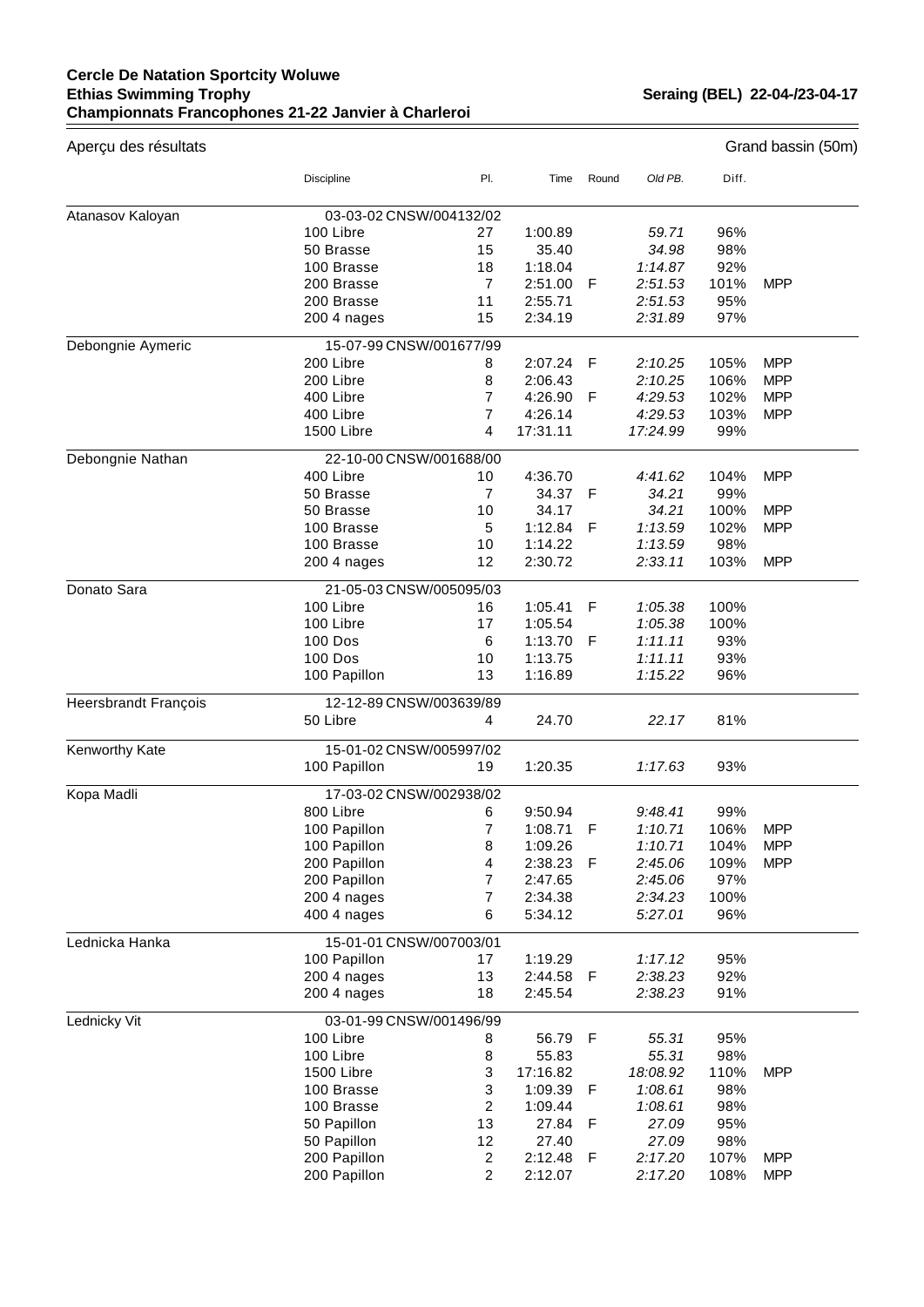## Cercle De Natation Sportcity Woluwe Ethias Swimming Trophy

| Linden Ylva          | 02-08-03 CNSW/003987/03 |                         |          |             |          |      |            |  |
|----------------------|-------------------------|-------------------------|----------|-------------|----------|------|------------|--|
|                      | 50 Dos                  | 12                      | 34.56    | F           | 36.80    | 113% | <b>MPP</b> |  |
|                      | 50 Dos                  | 12                      | 34.08    |             | 36.80    | 117% | <b>MPP</b> |  |
|                      | 100 Dos                 | 8                       | 1:14.09  | F           | 1:15.76  | 105% | <b>MPP</b> |  |
|                      |                         |                         |          |             |          |      |            |  |
|                      | <b>100 Dos</b>          | 9                       | 1:13.70  |             | 1:15.76  | 106% | <b>MPP</b> |  |
|                      | 200 Dos                 | 12                      | 2:38.16  |             | 2:40.99  | 104% | <b>MPP</b> |  |
| Lunak Sebastian      | 12-01-02 CNSW/003286/02 |                         |          |             |          |      |            |  |
|                      | 50 Libre                | 11                      | 25.96    |             | 25.53    | 97%  |            |  |
|                      | 1500 Libre              | $\overline{c}$          | 16:37.41 |             | 16:56.14 | 104% | <b>CR</b>  |  |
|                      | 50 Papillon             | 3                       | 25.92    | F           | 26.95    | 108% | <b>MPP</b> |  |
|                      | 50 Papillon             | 7                       | 26.99    |             | 26.95    | 100% |            |  |
|                      | 100 Papillon            | 2                       | 55.82    | F           | 58.41    | 109% | <b>MPP</b> |  |
|                      | 100 Papillon            | 1                       | 56.76    |             | 58.41    | 106% | <b>MPP</b> |  |
|                      | 200 Papillon            | 1                       | 2:03.95  | $\mathsf F$ | 2:09.65  | 109% | <b>MPP</b> |  |
|                      | 200 Papillon            | 1                       | 2:11.71  |             | 2:09.65  | 97%  |            |  |
|                      | 200 4 nages             | 1                       | 2:11.67  | F           | 2:14.92  | 105% | <b>CR</b>  |  |
|                      | 200 4 nages             | 2                       | 2:22.10  |             | 2:14.92  | 90%  |            |  |
|                      |                         |                         |          |             |          |      |            |  |
| <b>Marion Xavier</b> | 22-07-03 CNSW/003289/03 |                         |          |             |          |      |            |  |
|                      | <b>200 Dos</b>          |                         | 2:23.41  |             | 2:27.81  | 106% | <b>MPP</b> |  |
| Moriau Amaury        | 15-11-02 CNSW/001296/02 |                         |          |             |          |      |            |  |
|                      | 100 Libre               | 30                      | 1:02.08  |             | 1:00.15  | 94%  |            |  |
|                      | 50 Papillon             | 27                      | 30.05    |             | 30.44    | 103% | <b>MPP</b> |  |
|                      | 100 Papillon            | 24                      | 1:07.73  |             | 1:07.07  | 98%  |            |  |
|                      | 200 4 nages             | 14                      | 2:32.27  |             | 2:32.14  | 100% |            |  |
|                      |                         |                         |          |             |          |      |            |  |
| Moriau Thibault      | 18-09-99 CNSW/000632/99 |                         |          |             |          |      |            |  |
|                      | 50 Libre                | 10                      | 26.34    | F           | 26.73    | 103% | <b>MPP</b> |  |
|                      | 50 Libre                | 17                      | 26.57    |             | 26.73    | 101% | <b>MPP</b> |  |
|                      | 100 Libre               | 11                      | 56.61    | F           | 57.34    | 103% | <b>MPP</b> |  |
|                      | 100 Libre               | 11                      | 56.81    |             | 57.34    | 102% | <b>MPP</b> |  |
|                      | 50 Papillon             | 10                      | 27.25    | F           | 27.75    | 104% | <b>MPP</b> |  |
|                      | 50 Papillon             | 13                      | 27.47    |             | 27.75    | 102% | <b>MPP</b> |  |
|                      | 100 Papillon            | $\overline{7}$          | 1:01.01  | F           | 1:00.66  | 99%  |            |  |
|                      | 100 Papillon            | $\overline{7}$          | 1:00.56  |             | 1:00.66  | 100% | <b>MPP</b> |  |
|                      | 200 Papillon            | 5                       | 2:19.99  | F           | 2:19.72  | 100% |            |  |
|                      | 200 Papillon            | 5                       | 2:18.03  |             | 2:19.72  | 102% | <b>MPP</b> |  |
| Pansaerts Laure      | 30-10-00 CNSW/006147/00 |                         |          |             |          |      |            |  |
|                      | 50 Libre                | 8                       | 30.00    | F           | 29.39    | 96%  |            |  |
|                      | 50 Libre                | 8                       | 29.32    |             | 29.39    | 100% | <b>MPP</b> |  |
|                      | 50 Dos                  | 3                       | 32.58    | F           | 32.78    | 101% | <b>MPP</b> |  |
|                      | 50 Dos                  | $\overline{\mathbf{c}}$ | 32.82    |             | 32.78    | 100% |            |  |
|                      | <b>100 Dos</b>          | 3                       | 1:11.47  |             | 1:12.30  | 102% | <b>MPP</b> |  |
|                      | 50 Papillon             | 5                       | 30.34    | F           | 30.11    | 98%  |            |  |
|                      | 50 Papillon             | 3                       | 29.99    |             | 30.11    | 101% | <b>MPP</b> |  |
|                      | 100 Papillon            | 5                       | 1:08.02  | F           | 1:07.20  | 98%  |            |  |
|                      | 100 Papillon            | 5                       |          |             | 1:07.20  | 100% | <b>MPP</b> |  |
|                      |                         |                         | 1:07.08  |             |          |      |            |  |
|                      | 200 Papillon            | 3                       | 2:30.41  | F           | 2:34.85  | 106% | <b>MPP</b> |  |
|                      | 200 Papillon            | $\overline{4}$          | 2:40.96  |             | 2:34.85  | 93%  |            |  |
| Robin Thomas         | 02-03-00 CNSW/002075/00 |                         |          |             |          |      |            |  |
|                      | 50 Libre                | 10                      | 26.34    | $\mathsf F$ | 26.04    | 98%  |            |  |
|                      | 50 Libre                | 15                      | 26.43    |             | 26.04    | 97%  |            |  |
|                      | 200 Libre               | 6                       | 2:02.31  | F           | 2:04.69  | 104% | <b>MPP</b> |  |
|                      | 200 Libre               | 6                       | 2:02.81  |             | 2:04.69  | 103% | <b>MPP</b> |  |
|                      | 50 Dos                  | 12                      | 31.41    |             | 30.60    | 95%  |            |  |
|                      | 100 Papillon            | 16                      | 1:04.29  |             | 1:02.05  | 93%  |            |  |